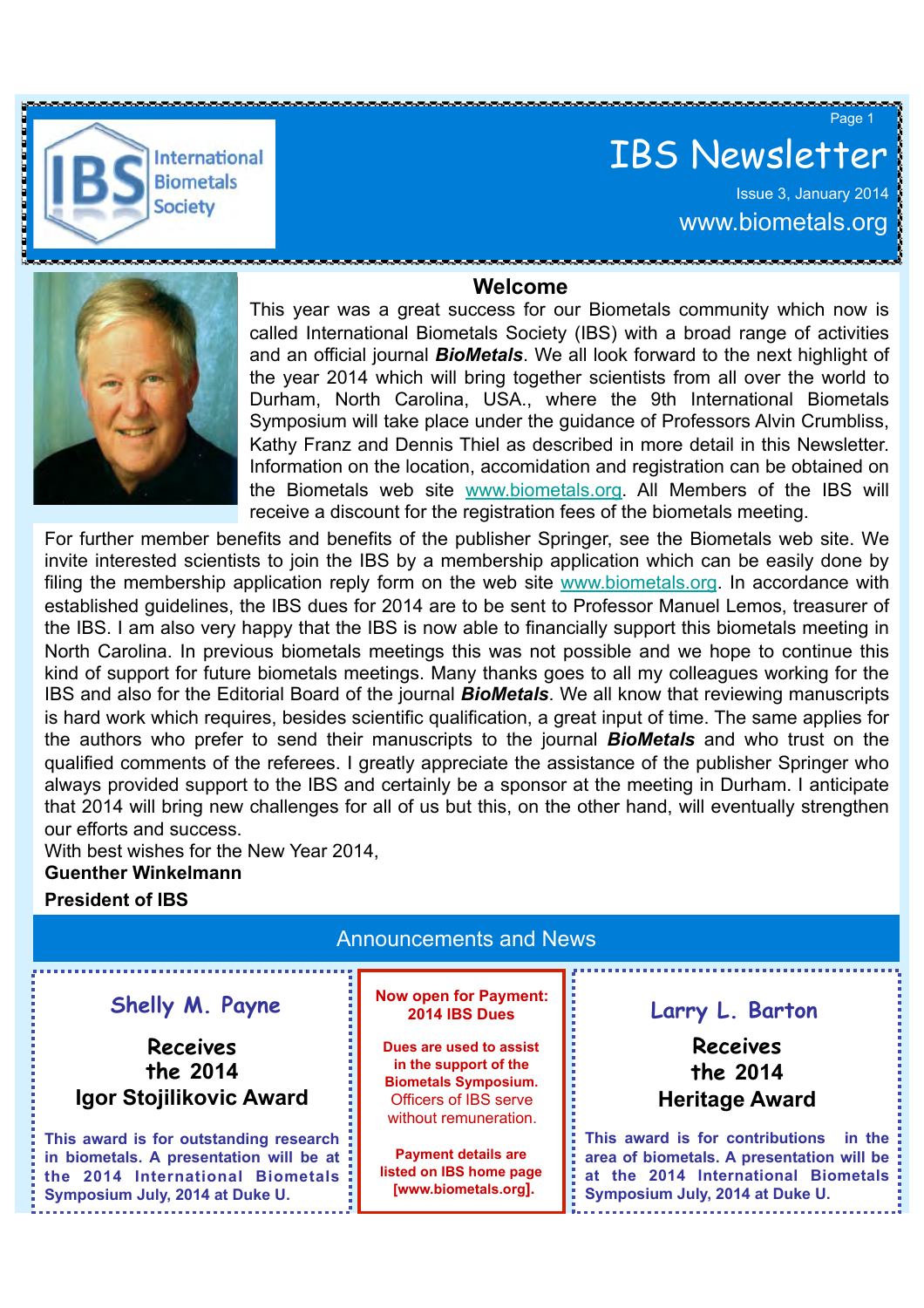# **BIOMETALS 20** blometals2014.chem.dul **KA.HI**

## July 13 - 18, 2014 **Duke University** Durham, NC USA



**An interdisciplinary** conference exploring metals in biology, medicine, and the environment

**Organizing Committee Al Crumbliss, Duke University Kathy Franz, Duke University Dennis Thiele, Duke University** 

**Email** biometals2014@chem.duke.edu

### **Session Topics**

Mechanisms for metal acquisition Metals at the host pathogen interface Metal cofactor assembly Metals in health and disease Metal homeostasis in plants Metal dependent signaling Environmental biology of trace metals Metal-gene interactions Toxic metal management Metals in biotechnology

Springer

Duke **DEPARTMENT OF** 

The Hanscom Endowment through the Duke University<br>Office of Global Strategy and

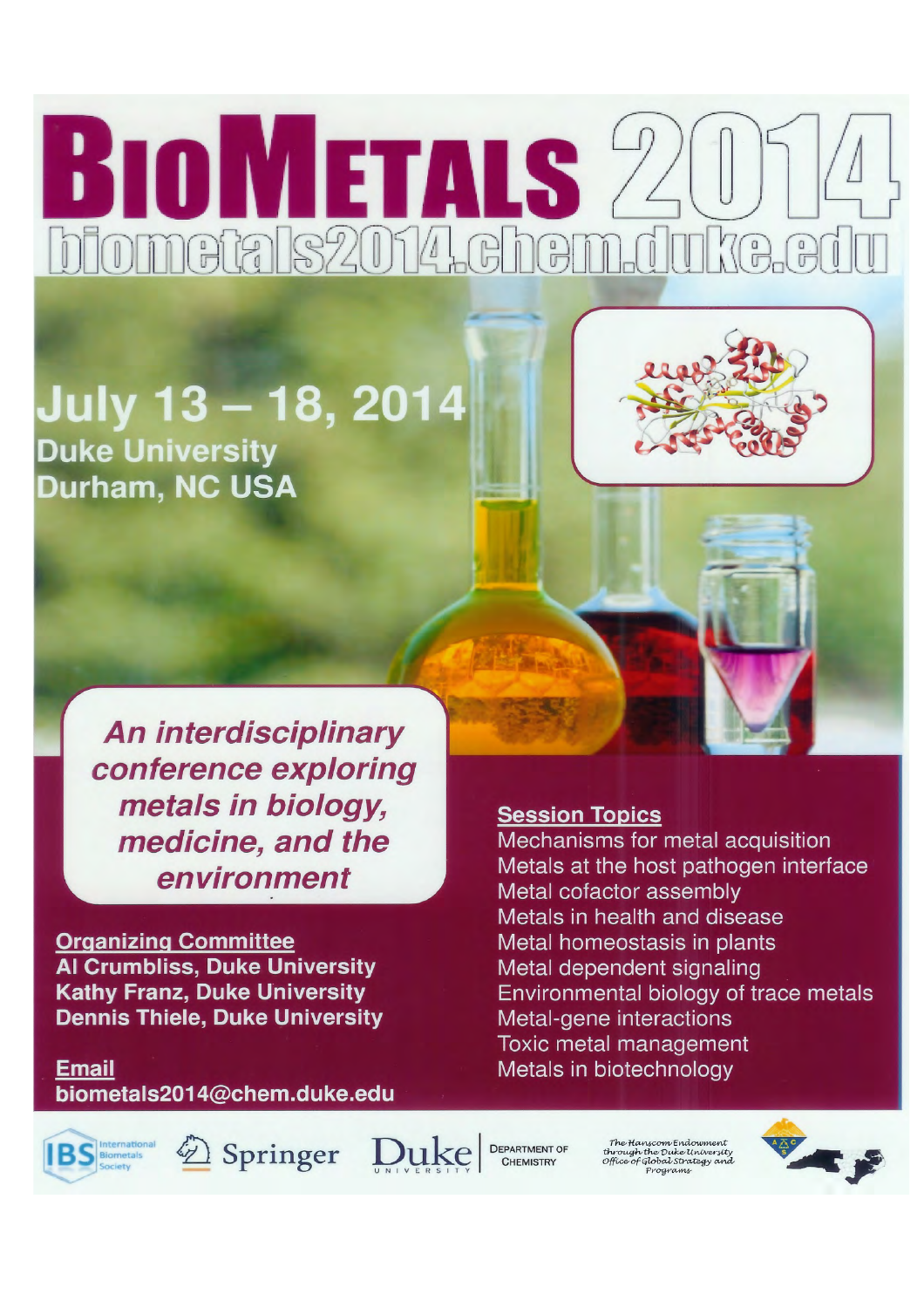### The Biometals 2014 Symposium **Page 3** Page 3

# Biometals 2014 Symposium

**Focus:** Exploring metals in biology, medicine, and the environment

For Information concerning the following:

**Registration (discount if early) Abstract (open in January) Accommodations Invited speakers Posters Travel** 

**Check at http://biometals2014.chem.duke.edu**

#### **Obituary notice:**

**B. Rowe Byers Ph.D.** 

 **(1936 - 2013)** 



On June 26, 2013 Benjamin Rowe Byers, passed away at Hospice Ministries after a long struggle with a prolonged serious illness. "Rowe" was professor at the U. of Mississippi School of Medicine from 1967 to 2007 and frequently attended international meetings on iron metabolism by bacteria until he became ill. Rowe had just finished editing a book on Iron metabolism in *Mycobacteria* and this book will be available soon from Springer.

## Print Books on Iron and Microorganisms





**and Simon C. Andrews** Microorganisms **Caister Academic Press June, 2010**

> **Comprehensive reviews on iron uptake and metabolism in microorganisms including rhizobia,** *Bordetella***,** *Shigella***,** *E. coli***,** *Erwinia***,** *Vibrio***,** *Aeromonas***,**  *Francisella***,** *Bacteroides***,**  *Campylobacter***, cyanobacteria,**  *Bacillus***, staphylococci and yeasts.**

**Editors: Jorge H. Crosa, Alexander R. May, Shelly M. Payne**

**ASM Press, 2004** 

**Topics reviewed in 16 chapters Include the following: Siderophores, hemophores. iron transport proteins, regulation and energetics of transport systems, iron transport and ecology. The transport of iron In pathogenic bacteria is covered in an additional 14 chapters.** 

**Siderophores from Neighboring Organisms Promote the Growth of Uncultured Bacteria.** 

**Microbial Siderophores** 



### **Editors: Ajit Varma, S. B. Chincholkar Springer, 2007**

**Presents an overview of the biology, chemistry, & biotechnology of iron chelators** 

Anthony D'Onofrio

**Published by Proquest, Umi Dissertation Publishing, United States 2012** 

> ISBN 10: 1248996119 ISBN 13: 9781248996119